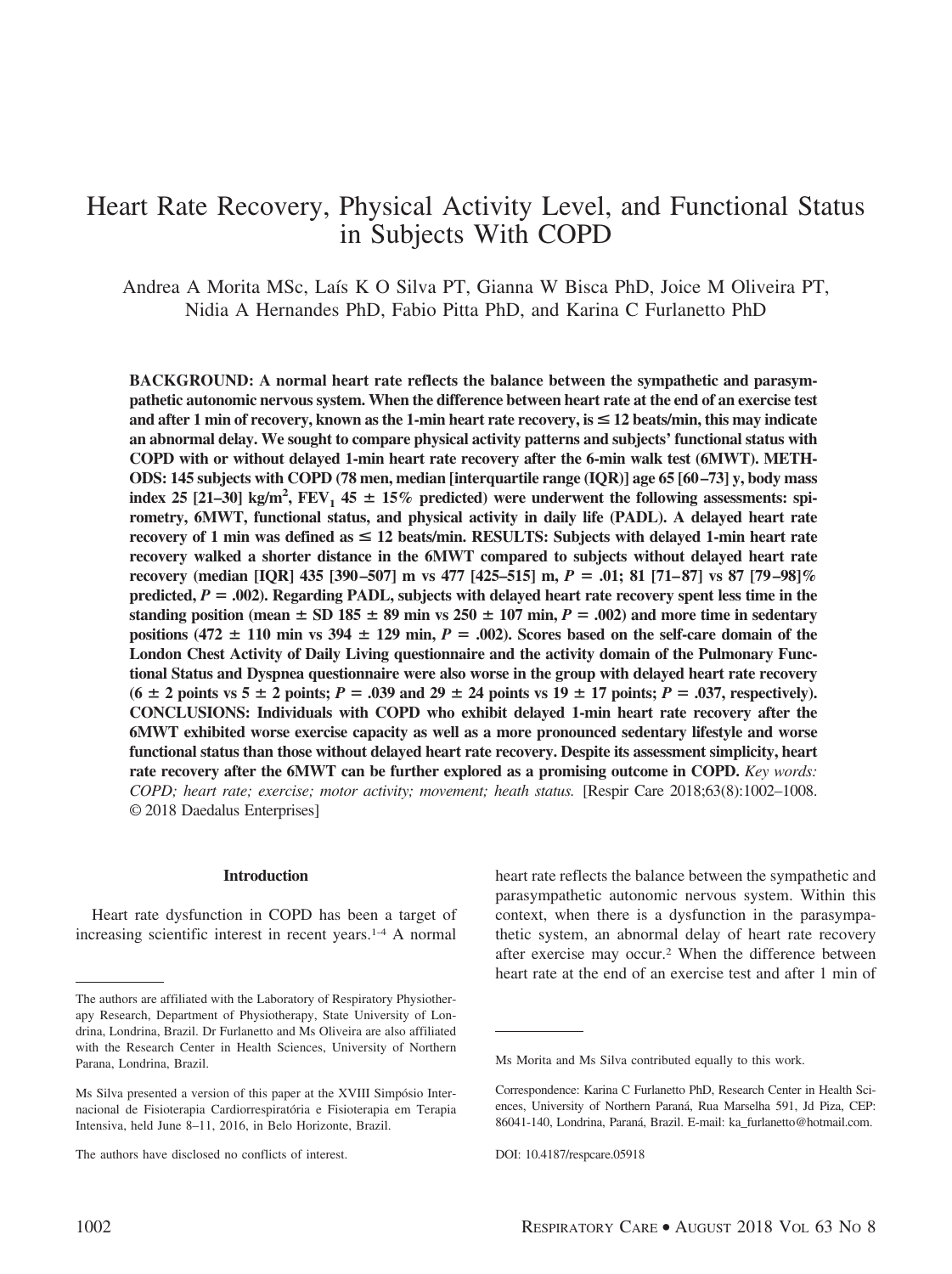recovery, known as the 1-min heart rate recovery, is  $\leq$  12 beats/min, this may indicate an abnormal delay.<sup>2</sup>

The 1-min heart rate recovery is commonly evaluated after cardiopulmonary exercise tests.2,3 It has also been evaluated after the 6-min walk test (6MWT) as a simpler way to identify abnormal heart rate recovery in patients with COPD because some physiologic variables, such as heart rate, can also be obtained before, during, and after the test recovery period.1,4

The 6MWT is widely used to evaluate functional exercise capacity in the context of pulmonary rehabilitation.5 In addition, it is easy, practical, inexpensive, and reproducible in clinical settings.6 The 6-min walk distance (6MWD) is commonly used to evaluate prognosis and treatment responses in chronic respiratory diseases.<sup>5</sup> Recent literature has suggested that the 1-min heart rate recovery after the 6MWT is an independent predictive factor of exacerbations in COPD.4 Moreover, Shiroishi et al1 analyzed its association with variables such as anthropometric, spirometric, and health-related questionnaires. Delayed 1-min heart rate recovery was associated with reduced functional capacity, quality of life, and percutaneous oxygen saturation recovery.1 However, it is still unknown whether patients with COPD and delayed heart rate recovery demonstrate similar physical activity patterns and functional status compared to patients with normal heart rate recovery.

Individuals with COPD spend less time walking and have reduced levels of physical activity in daily life (PADL) compared to healthy elderly individuals.7,8 Recently, the objective measurement of PADL using motion sensors has gained increasing visibility in the scientific literature, especially in individuals with COPD,<sup>9</sup> because the PADL level is known to be the main predictor of mortality in this disease,<sup>10</sup> in addition to its close relationship with health status and physical deconditioning.7

Similarly to PADL level, delayed 1-min heart rate recovery is an independent predictor of mortality and cardiovascular diseases in individuals with COPD.2,3 Therefore, it was hypothesized that individuals with abnormal heart rate recovery would exhibit worse functionality and PADL level compared to those with normal heart rate recovery. We aimed to compare the physical activity pattern and functional status of individuals with COPD with or without delayed 1-min heart rate recovery after the 6MWT.

#### **Methods**

# **Study Design and Sample**

This was an observational, cross-sectional, retrospective study, with a convenience sample of subjects with COPD who were recruited during inclusion in a pulmonary rehabilitation program at the Laboratory of Respiratory Phys-

# **QUICK LOOK**

### **Current knowledge**

Heart rate recovery after exercise tests is an independent predictor of mortality and cardiovascular diseases in individuals with COPD. Alternatively, this variable has also been evaluated after a simpler test such as the 6-min walk test (6MWT). Recent literature has suggested that a 1-min heart rate recovery after the 6MWT is an independent predictive factor of exacerbations and is associated with functional capacity and quality of life.

#### **What this paper contributes to our knowledge**

Individuals with COPD who had delayed 1-min heart rate recovery after the 6MWT presented reduced exercise capacity, more marked sedentary lifestyle, and worse self-reported functional status compared to individuals without delayed heart rate recovery.

iotherapy Research in Londrina, Brazil.<sup>11</sup> Individuals included in the study were diagnosed with COPD according to Global Initiative for Chronic Obstructive Lung Disease (GOLD).12 Inclusion criteria were absence of exacerbation with hospitalization in the last 3 months, absence of severe and/or unstable cardiac disease that could interfere with testing5, and not having participated in a pulmonary rehabilitation program in the previous year. Patients were excluded if they interrupted the 6MWT or were unable to perform the proposed tests, as were subjects with missing data. The institution's research ethics committee approved this study (no. 123/09 and 173/2012), and all participants signed an informed consent form.

# **Assessments**

Exercise capacity was assessed with the 6MWT according to international guidelines.5 A trained staff applied the test in a 30-m corridor, with standardized encouragement. Two tests were performed with an interval of 30 min between them, and the longest walked distance was considered for analysis.6 Heart rate, peripheral oxygen saturation  $(S_{pQ_2})$ , blood pressure, and dyspnea and fatigue symptoms (modified Borg scale) were monitored before and after the test. Reference values for Brazilian population were used.13 Heart rate was measured during the 6MWT, immediately after the test, and 1 min after the end of the test (ie, in recovery) with a portable pulse oximeter (Moriya M1001, São Paulo, Brazil). The longest 6MWD was recorded, and the recovery heart rate was calculated based on this value. Individuals were divided into 2 groups according to the 1-min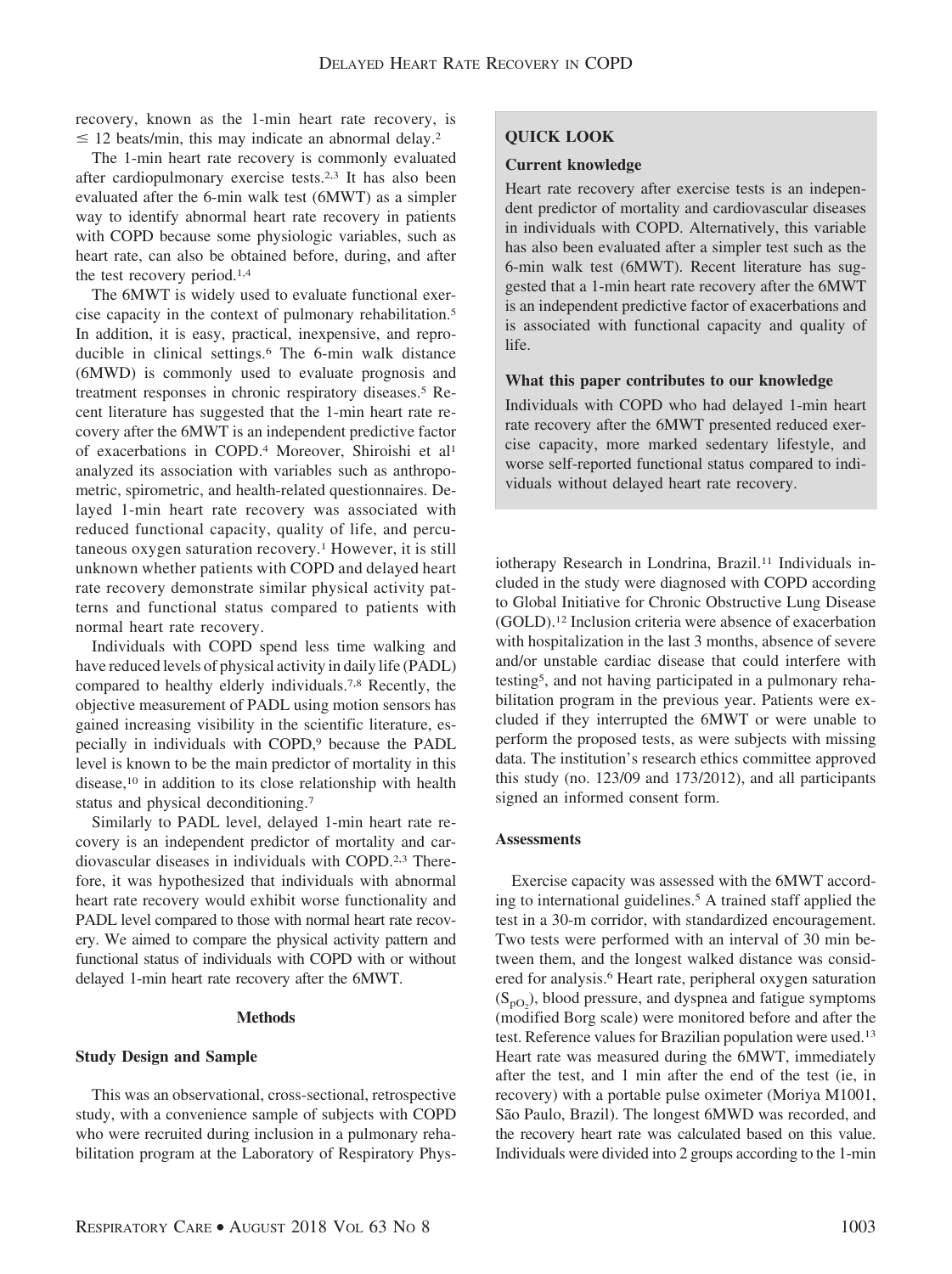heart rate recovery. Those who had a 1-min heart rate recov- $\text{ery} \leq 12$  beats/min were considered as having an abnormal delay in 1-min heart rate recovery, whereas individuals who had heart rate recovery  $> 12$  beats/min were identified as having no delay in heart rate recovery, as previously described.2

The individuals also underwent pulmonary function evaluation with spirometry using a portable spirometer (Spiropalm, COSMED, Italy). The technique was performed according to international guidelines, $14$  and the reference values used were those specific for the Brazilian population.15

Concerning PADL, all subjects were evaluated using the DynaPort MoveMonitor (McRoberts, The Netherlands). The Dynaport is a physical activity monitor containing a triaxial accelerometer, validated for individuals with COPD, that is placed on the individuals' lower back to perform a long-term PADL assessment. It discerns and quantifies movement patterns and body positions, providing the following variables: time spent walking, time spent standing, time spent sitting, time spent lying down (all of them in min/d), and movement intensity when walking  $(m/s<sup>2</sup>)$ .<sup>16,17</sup> The monitor was used 12 h/d for 2 consecutive days, and the average values of these 2 days were used for analysis.18

Individuals were also assessed with the following questionnaires: the modified Medical Research Council scale, a validated Portuguese language instrument that is used to assess the degree of dyspnea in daily life19; the St George Respiratory Questionnaire, a specific quality-of-life questionnaire for individuals with COPD validated in Portuguese language20; and the London Chest Activity of Daily Living scale (LCADL)21 and Pulmonary Functional Status and Dyspnea Questionnaire – modified version (PFSDQ-M),19 which are instruments to assess functional status (ie, self-reported performance in daily living activities). Furthermore, the presence of comorbidities was investigated with a self-reported questionnaire, which included conditions such as stable cardiac disease, vascular disease, systemic hypertension, and others. In this study, a stable cardiac disease was considered as any self-reported cardiac disease that was clinically controlled.

# **Statistical Analysis**

For the statistical analysis, GraphPad Prism software version 6.0 (GraphPadPrism, La Jolla, California) was used. Data distribution was analyzed using the Kolmogorov-Smirnov test. According to normality in the data distribution, the non-paired *t* test or the Mann-Whitney test were used to compare the individuals' characteristics with and without 1-min heart rate recovery delay, whereas the chisquare test was used for the comparison of categorical variables. Pearson or Spearman coefficients were used to analyze the correlation among the studied variables, again according to the normality in data distribution. Statistical significance was set as  $P < .05$ .

### **Results**

A total of 162 subjects diagnosed with COPD were evaluated, but 17 individuals were excluded (5 subjects due to incomplete heart rate data and 12 due interrupted 6MWT caused by lower limb fatigue or severe dyspnea or desaturation during the test). Thus, data from 145 subjects were included in the final analysis. None of the individuals reported participating in a pulmonary rehabilitation program before.

In this sample, 19 subjects were using  $\beta$  blockers (9 from the group without delay in the 1-min heart rate recovery, and 10 from the group with a delay in heart rate recovery). Results did not change when these individuals were excluded from the analysis, so they were maintained in the sample.

Subjects' mean (range) age was  $65 (60-73)$  y, and the degree of air-flow obstruction was classified ranging from moderate to severe (Table 1). The median (IQR) number of comorbidities reported per individual was  $2(1-3)$ , and 112 (77%) subjects had at least 1 comorbidity. The most common comorbidities among subjects were systemic hypertension (53%) and vascular disease (34%) (Table 2). In addition, there were no differences in the proportion of comorbidities among the individuals who presented delay in heart rate recovery versus those who did not  $(P = .38)$ (Table 2).

The median (IQR) 6MWD for the total sample was 465 (412–510) m, which corresponds to 85 [77–94]% of the predicted distance. Baseline heart rate (ie, before the 6MWT), was  $86 \pm 14$  beats/min, and the median (IQR) 1-min heart rate recovery for all subjects was 16 (7– 24) beats/min.

Regarding PADL, the total sample exhibited a median (IQR) time spent walking and time spent standing of 55 (37– 81) min/d and 209 (147–276) min/d, respectively. The median (IQR) times spent in sedentary postures were 107 (25–183) min/dinlying positions, 317 (248 –386) min/d in sitting positions, and 443 (341–514) min/d in combined sedentary postures (lying and sitting positions).

Table 1 describes the characteristics of the total sample included in the study and presents the comparison of the anthropometric, demographic, and spirometric variables of individuals classified without and with delay in 1-min heart rate recovery. There were no significant differences between these groups regarding the aforementioned outcomes.

Subjects with delayed 1-min heart rate recovery walked a shorter 6MWD compared to individuals without a delay in heart rate recovery: 435 (390-507) m vs 477 (425-515) m  $(P = .01)$ . This was accompanied by a lower percentage of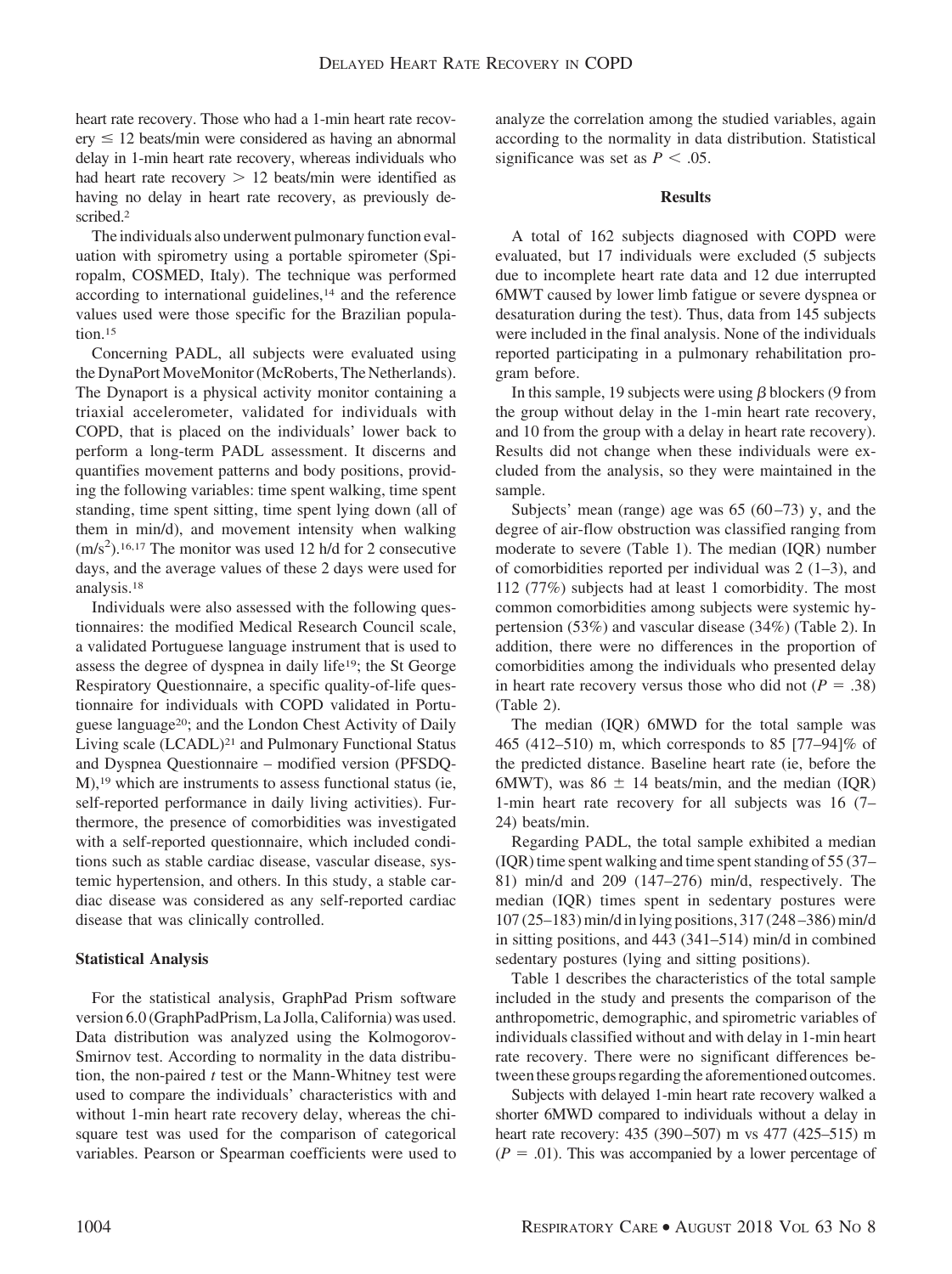|                           | Total               | Without Delay in Heart<br>Rate Recovery $n = 92$ | With Delay in Heart<br>Rate Recovery $n = 53$ | P   |
|---------------------------|---------------------|--------------------------------------------------|-----------------------------------------------|-----|
| Gender, $n$ (female/male) | 67/78               | 45/47                                            | 22/31                                         | .38 |
| Age, y                    | $65(60-73)$         | $66 \pm 8$                                       | $65 \pm 8$                                    | .70 |
| Body mass index, $kg/m2$  | $25(21-30)$         | $25(22-29)$                                      | $26(20-30)$                                   | .87 |
| FVC, L                    | $2.14(1.66-2.76)$   | $2.10(1.65 - 2.73)$                              | $2.15(1.71 - 2.80)$                           | .41 |
| FVC, % predicted          | $67 \pm 16$         | $67 \pm 16$                                      | $67 \pm 17$                                   | .89 |
| $FEV_1, L$                | $1.10(0.81 - 1.52)$ | $1.00(0.80 - 1.50)$                              | $1.17(0.82 - 1.67)$                           | .62 |
| $FEV_1$ , % predicted     | $45 \pm 15$         | $46 \pm 16$                                      | $45 \pm 14$                                   | .71 |
| FEV <sub>1</sub> /FVC     | $54(42-64)$         | $55(43-64)$                                      | $53(42-64)$                                   | .81 |
| GOLD (I, II/III, and IV)  | 57/88               | 39/53                                            | 18/35                                         | .31 |
|                           |                     |                                                  |                                               |     |

Table 1. Individuals' Characteristics Included in the Study Without and With Delay in the 1-Min Heart Rate Recovery

Data are presented as mean  $\pm$  SD, median (interquartile range 25-75%), or absolute values.  $N = 145$  subjects GOLD = Global Initiative for Chronic Obstructive Lung Disease

#### Table 2. Subject Comorbidities

| Comorbidities          | Total | Without Delay<br>in Heart Rate<br>Recovery<br>$(n = 92)$ | With Delay<br>in Heart Rate<br>Recovery<br>$(n = 53)$ | P     |
|------------------------|-------|----------------------------------------------------------|-------------------------------------------------------|-------|
| Stable cardiac disease | 20    | 18                                                       | 24                                                    | .39   |
| Vascular disease       | 34    | 35                                                       | 32                                                    | .77   |
| Systemic hypertension  | 53    | 52                                                       | 54                                                    | .86   |
| Diabetes mellitus      | 20    | 23                                                       | 16                                                    | .48   |
| Osteoporosis           | 8     | 8                                                        | 8                                                     | > .99 |
| Obesity                | 26    | 25                                                       | 26                                                    | .86   |
| Thyroid disease        | 10    | 12                                                       | 6                                                     | .37   |
| Osteoarthritis         | 27    | 32                                                       | 20                                                    | .13   |
| $N = 145$ subjects     |       |                                                          |                                                       |       |

predicted distance:  $81 (71-87)$ % vs  $87 (79-98)$ % ( $P = .002$ ), as shown in Figure 1. When the 6MWD was stratified by disease degree, individuals without delay in the 1-min heart rate recovery and classified as GOLD I and II  $(n = 39)$ walked farther than those classified as GOLD III and IV  $(n = 53; \text{GOLD I} \text{ and } \text{II} \text{ 500} \text{ [455–540] m vs } \text{GOLD III} \text{ and } \text{II} \text{ and } \text{II} \text{ 500} \text{ [455–540] m vs } \text{GOLD III} \text{ and } \text{II} \text{ 500} \text{ [455–540] m vs } \text{GOLD III} \text{ and } \text{II} \text{ 500} \text{ [455–540] m vs } \text{GOLD III} \text{ and } \text{II} \text{ 500} \text{ [455–540] m vs } \text{G$ IV 465 [417–495] m,  $P = .005$ ). On the other hand, there was no difference in the comparison of individuals with delayed heart rate recovery classified as GOLD I and II  $(n = 19)$ versus GOLD III and IV  $(n = 34)$  (GOLD I and II 445)  $[413–523]$  m vs GOLD III and IV 426  $[360–501]$  m,  $P = .08$ ). Similarly, in the PADL variables obtained by the DynaPort MoveMonitor, individuals with delayed 1-min heart rate recovery spent less time standing (185  $\pm$  89 min/d vs 250  $\pm$ 107 min/d,  $P = .002$ ) and more time in sedentary postures  $\frac{1}{\pi}$  (lying down  $+$  sitting position) compared to individuals without heart rate recovery delay  $(472 \pm 110 \text{ min/d vs }$  $394 \pm 129$  min/d,  $P = .002$ ) (Fig. 2).

Regarding functional status, the score obtained in the self-care domain of the LCADL questionnaire was higher in the group with delayed 1-min heart rate recovery ( $6 \pm 2$ ) points vs  $5 \pm 2$  points,  $P = .039$ ) as well as in the activity domain of the PFSDQ-M questionnaire ( $29 \pm 24$  vs  $19 \pm 17$ ,  $P = .037$ ) compared to individuals without heart rate recovery delay, indicating a worse functional status for these individuals (Fig. 3). No significant differences were found in the other studied variables.

Analysis of the relationship between the 1-min heart rate recovery in the 6MWT and other variables such as anthropometric data, exercise capacity, and questionnaires showed significant but weak correlations between 1-min heart rate recovery and 6MWT, both in meters and in percentage predicted ( $r = 0.23$ ,  $P = .004$  and  $r = 0.26$ ,  $P = .001$ , respectively). Heart rate recovery was also significantly but weakly correlated with standing time  $(r = 0.23, P = .02)$ , LCADL self-care domain  $(r = -0.19,$  $P = .01$ ), PFSDQ-M activity domain ( $r = -0.20, P = .01$ ), PFSDQ-M dyspnea domain ( $r = -0.17$ ,  $P = 003$ ), and PFSDQ-M fatigue domain ( $r = -0.20$ ,  $P = .01$ ). No other significant correlations were found.

#### **Discussion**

In this study, individuals with delayed 1-min heart rate recovery displayed reduced functional exercise capacity in comparison to individuals without delayed heart rate recovery. Similarly, objectively assessed physical activity and self-reported functional status were worse among individuals with delayed heart rate recovery.

This is the first study to evaluate 1-min heart rate recovery delay after the 6MWT together with objectively measured PADL variables. Although it is not possible to identify causality of these impairments, individuals with delayed heart rate recovery presented a more pronounced sedentary lifestyle. It should be highlighted that the deleterious effects of sedentary behavior are unquestionable among individuals with COPD. A previous study showed that sedentary behavior is a predictor of mortality in indi-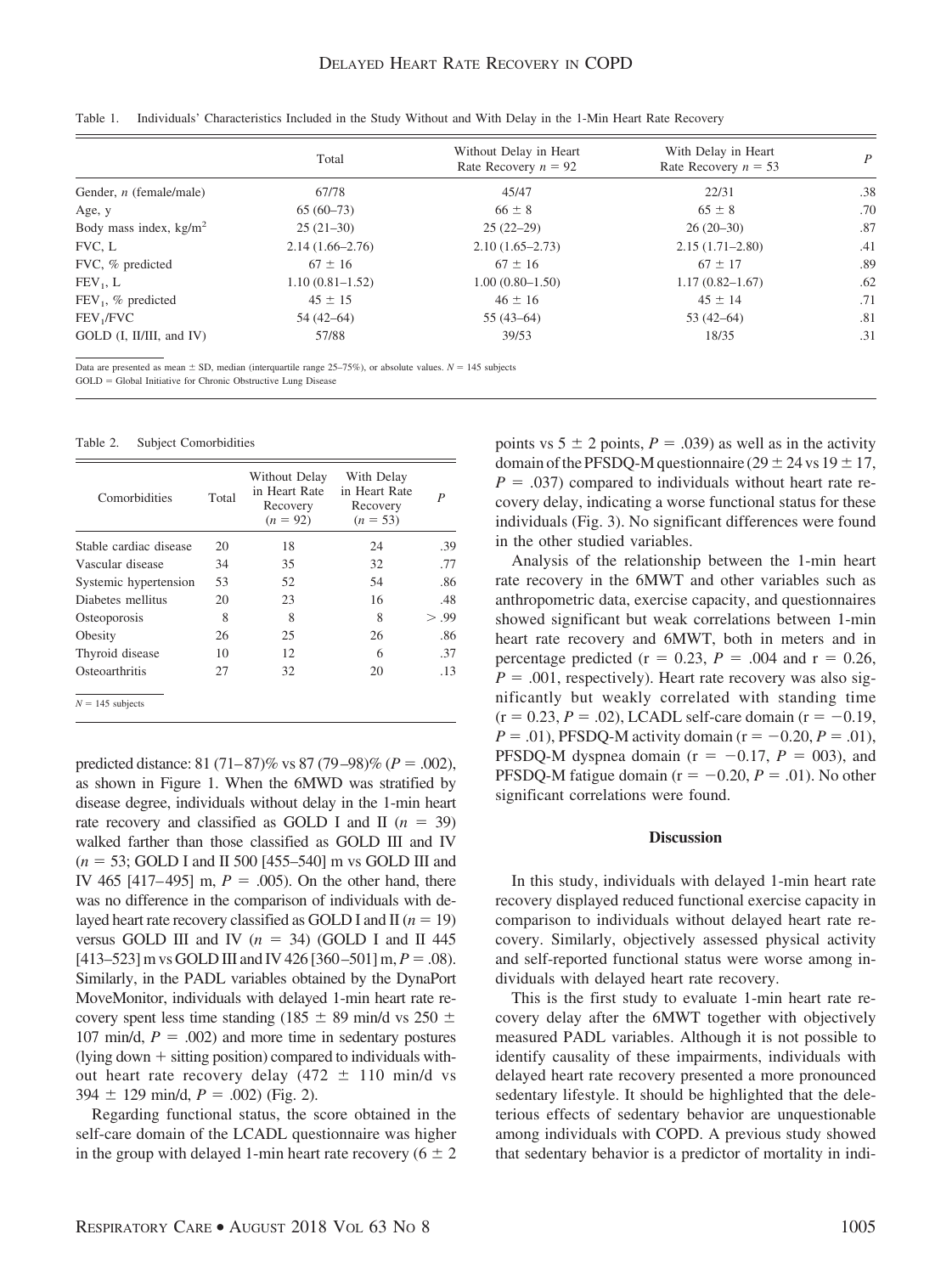

Fig. 1. Box and whisker plots of the comparison of the distance covered (A) in the 6-min walk test (6MWT) and the percentage of predicted values (B) reached in the test between individuals without and with delay in 1-min heart rate recovery after the end of the 6MWT. Lines denote the median and the 25th percentile and 75th percentile interquartile range, and whiskers show minimum and maximum values.



Fig. 2. Box and whisker plots of the comparison of standing time (A) and time in sedentary (combined lying and seated) position (B) between individuals without and with delay in the 1-min heart rate recovery after the end of the 6-min walk test. Lines denote the median and the 25th percentile and 75th percentile interquartile range, and whiskers show minimum and maximum values.

viduals with COPD regardless of the exercise capacity or moderate to vigorous physical activity.22 Similarly, it is well known that the delay in 1-min heart rate recovery is an independent predictor of cardiovascular disease and mortality in individuals with COPD.2,3,23

There is a variety of heart rate recovery cutoff points available in the scientific literature to determine the delay in 1-min heart rate recovery. In the study by Lacasse et al,<sup>3</sup> the cutoff point used to characterize the delay in heart rate recovery was  $\leq 14$  beats/min, but most studies used the cutoff point of  $\leq 12$  beats/min.<sup>1,23,24</sup> Moreover, the most widely used way to assess delayed 1-min heart rate recovery is through a maximum exercise test performed on a cycle ergometer or treadmill.<sup>2,3,24</sup> However, Shiroishi et al<sup>1</sup> recently evaluated the heart rate recovery delay following the 6MWT and found a relationship between distance covered in the test and oxygen saturation recovery in subjects with COPD. Hence, the 6MWT may be a more affordable option because it is a simple and practical field test.

In this study, there was no difference in the comparison of the anthropometric and spirometric variables between the groups with and without delayed 1-min heart rate recovery. These results corroborate the findings of Shiroishi et al,<sup>1</sup> who also found no differences between these groups. On the other hand, Seshadri et al<sup>24</sup> found different results, presenting an association between abnormal heart rate recovery and disease severity (predicted  $FEV<sub>1</sub>%$  odds ratio 1.93 95% CI 1.12–2.91). This finding may be explained by the fact that this study included subjects with a variety of chronic respiratory diseases and not solely COPD.24

In this study, there was a difference in exercise capacity between those with and those without delay in 1-min heart rate recovery. In fact, autonomic cardiac function is independently associated with exercise capacity in individuals with COPD.<sup>1</sup> However, it is not possible to determine how much of the heart rate recovery is attributed to autonomic dysfunction in this sample because more details about the subjects' cardiovascular function would be necessary. Sim-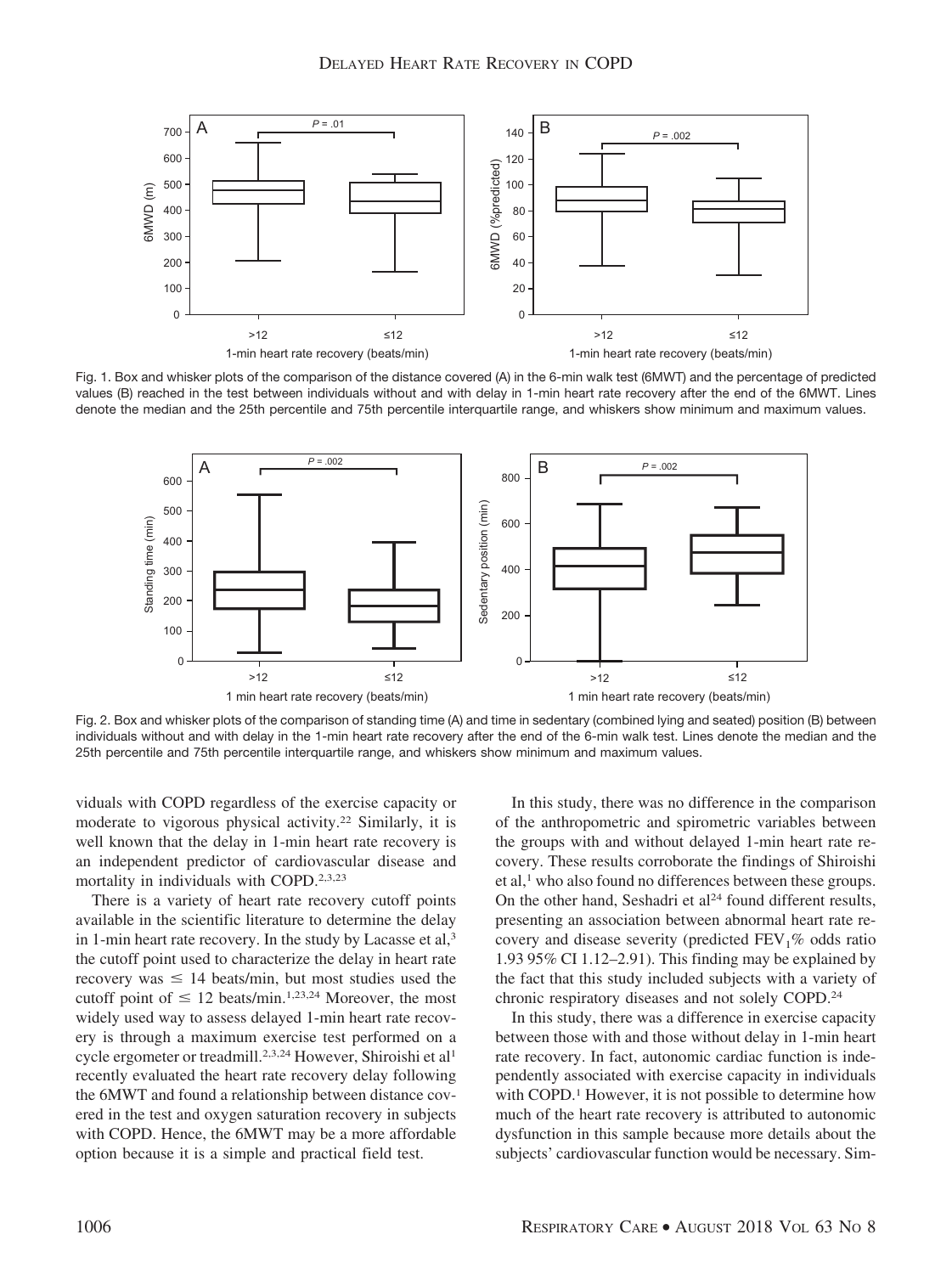

Fig. 3. Box and whisker plots of the comparison of the London Chest Activities of Daily Living scale (LCADL) self-care domain questionnaire score (A) and the Pulmonary Functional Status and Dyspnea questionnaire – modified version (PFSDQ-M) activity domain score (B) between individuals without and with delay in 1-min heart rate recovery after the end of the 6-min walk test. Lines denote the median and the 25th percentile and 75th percentile interquartile range, and whiskers show minimum and maximum values.

ilarly, the difference in PADL between the 2 groups may have occurred because subjects with delayed heart rate recovery exhibit lower exercise capacity, and it is known that PADL is related to the 6MWT.8 Moreover, it has been shown that heart rate variability is related to a reduced level of PADL.25

Our finding that a delayed 1-min heart rate recovery indicated worse functional status is similar to results found in the study by Camillo et al.<sup>25</sup> They demonstrated a correlation among heart rate variability, worse functional status, and worse quality of life for subjects with COPD. From these results it is possible to obtain information about functional status and quality of life for these subjects through a simple evaluation of the delayed heart rate recovery. This information may be helpful in developing appropriate interventions to improve these variables.

The delay in 1-min heart rate recovery correlated only weakly with 6MWT variables, with the percentage of predicted in the test, and with variables obtained by questionnaires such as LCADL in the self-care domain and PFSDQ in the activity, dyspnea, and fatigue domains. Similarly weak correlations were found between the 1-min heart rate recovery and body mass index, St George Respiratory Questionnaire 6MWD, and dyspnea in the study by Shiroishi et al.1 Due to the weak nature of these correlations, it is not possible to clearly indicate that the greater the difference in heart rate recovery, the milder the functional impairment; nevertheless, this information can provide additional knowledge to explain the results found in our study. Indeed, the cross-sectional design of our study does not allow one to draw a cause and effect conclusion, suggesting that future studies may contribute to a better understanding of these associations. On the other hand, these conclusions may serve as an interesting initial step in this poorly explored topic related to patients with COPD.

Finally, it is suggested that the use of  $\beta$ -blocker medications alters cardiac chronotropism and may cause adverse reactions or bronchospasm in individuals with COPD.26 However, we kept individuals who used this medication in our study sample because exercise capacity remained unchanged during  $\beta$ -blocker use in a study by Thirapatarapong et al.26 In their study, individuals with COPD with and without  $\beta$ -blocker medications were compared in a maximum exercise test, and no difference was found in exercise capacity and ventilatory demand among the groups.26 Other studies also included individuals using this medication in their heart rate analysis and demonstrated that there is no influence of  $\beta$  blockers on analyzed outcomes.1,23 Thus, the clinical applicability of our results can be considered more generalizable.

Some limitations are found in this study, such as a small number of individuals classified as GOLD 1 in the analyzed sample, which does not allow the results to be generalized to the entire COPD population. However, these individuals are usually asymptomatic and not many are engaged in rehabilitation services. Moreover, comorbidity assessments were self-reported; although such self-reporting has been widely used, it does not enable a deeper investigation, especially regarding cardiovascular function. Another limitation is the use of pulse oximetry as the method used to evaluate heart rate. There are other ways to analyze heart rate, such as by electrocardiogram, but this modality is more costly and is not found in every rehabilitation clinic. Additionally, although it is known that the recovery heart rate is a predictor of exacerbation in individuals with COPD,<sup>4</sup> frequent exacerbators were not included in our sample. Thus, future studies are necessary to verify the behavior of heart rate recovery in those who suffer frequent exacerbations. Despite these limitations, some strengths are also observed, such as the proposition